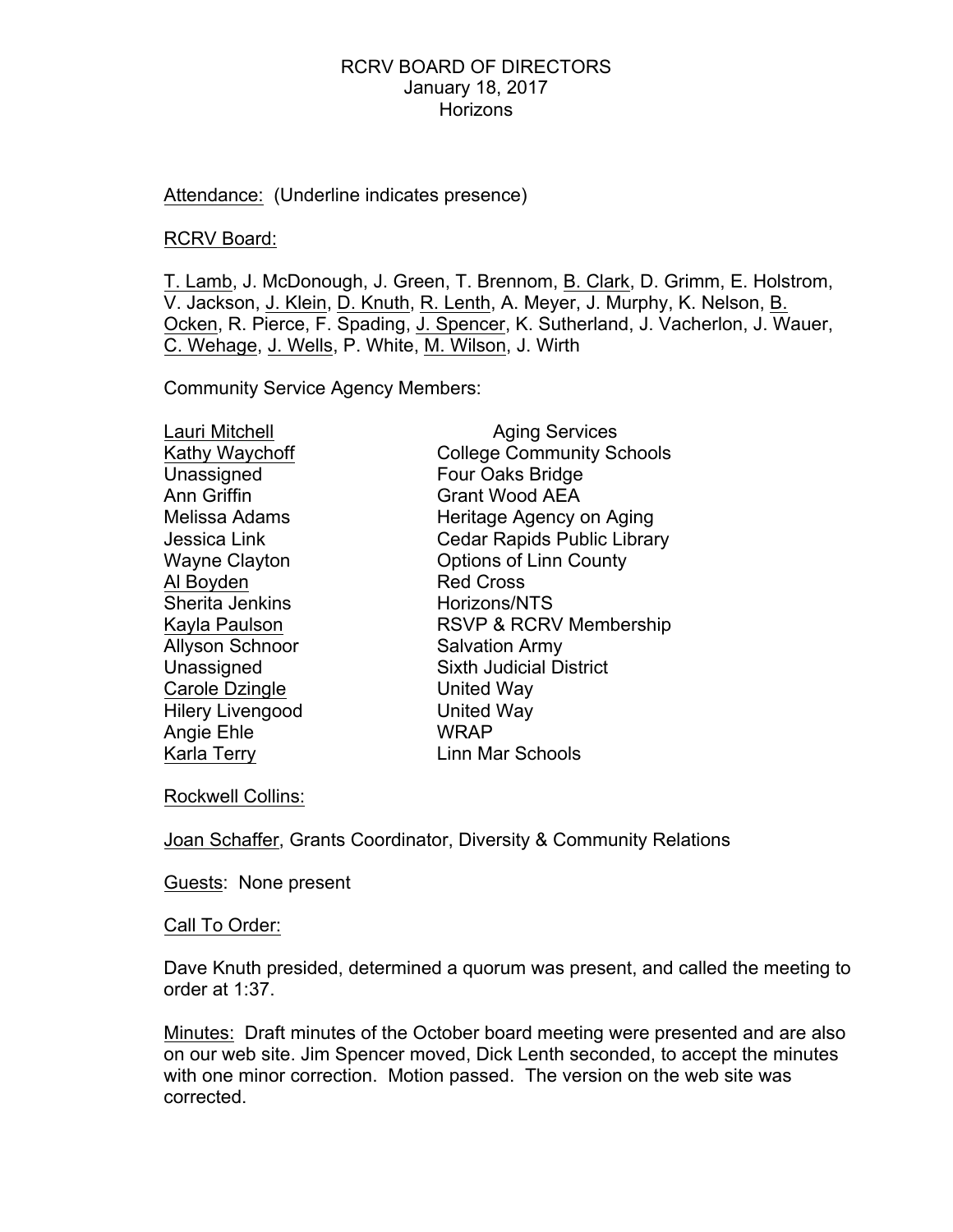## Presentation:

Leanne Rezac, Volunteer Relations Manager, Bridgehaven Pregnancy Support Center,

Reported that the organization benefited greatly from the RCRV grant received in 2015.The grant funds were used for training, enhancing engagement and appreciation efforts for volunteers, recruitment and retention.

With respect to recruitment, Leanne Rezac, Volunteer Relations Manager attended a Generations workshop, learning the characteristics of each generation and gaining an understanding of how events happening within a generation shaped their outlook. The training took a comparative look at how generational differences affect actions and attitudes in the workplace. Bridgehaven's largest group of volunteers serve at Treasures, their quality resale shoppe. Volunteers range in age from high school to seniors aged 90+. This is valuable training that has been utilized a great deal in recruiting and retaining volunteers.

In the areas of engagement and encouragement, grant dollars provided for the Volunteer Appreciation and Christmas party at Treasures bringing all volunteers together in a celebration that included special holiday appetizers and \$5 in free merchandise to shoppers. Instead of purchasing gifts, grant dollars covered the \$5 merchandise allowing volunteers to be appreciated and also contribute to the store revenue. Sales were a record high that day!

In the area of retention and recruitment, grant dollars were key to the success of a new initiative, Bridgehaven Friends 4 Life BBQ. The purpose of this annual summer event is to foster greater unity, closer friendships and an increased level of fulfillment for volunteers. Since our volunteers don't meet over the summer for development meetings, this provides them the opportunity to stay connected and form closer relationships across the ministry. Volunteers were encouraged to invite friends to this event to learn more about the ministry and ways to get involved. There were a dozen or so guests in attendance with two individuals taking a tour and plugging into volunteers. We look forward to improving upon this event, designing a logo and printing t-shirts for volunteers to wear at Friends 4 Life gatherings.

I do hope RCRV members are able to join us for the Impact Partner event on Tuesday, Jan. 24 at Bridgehaven. If members are looking to learn about volunteer opportunities, they may join me for an upcoming tour this week or next by accessing this link on our website: http://bridgehavencr.org/get-involved/ministrytours/

Kylee Pusteoska, Bridgehaven's director of development, assisted Leanne in her presentation.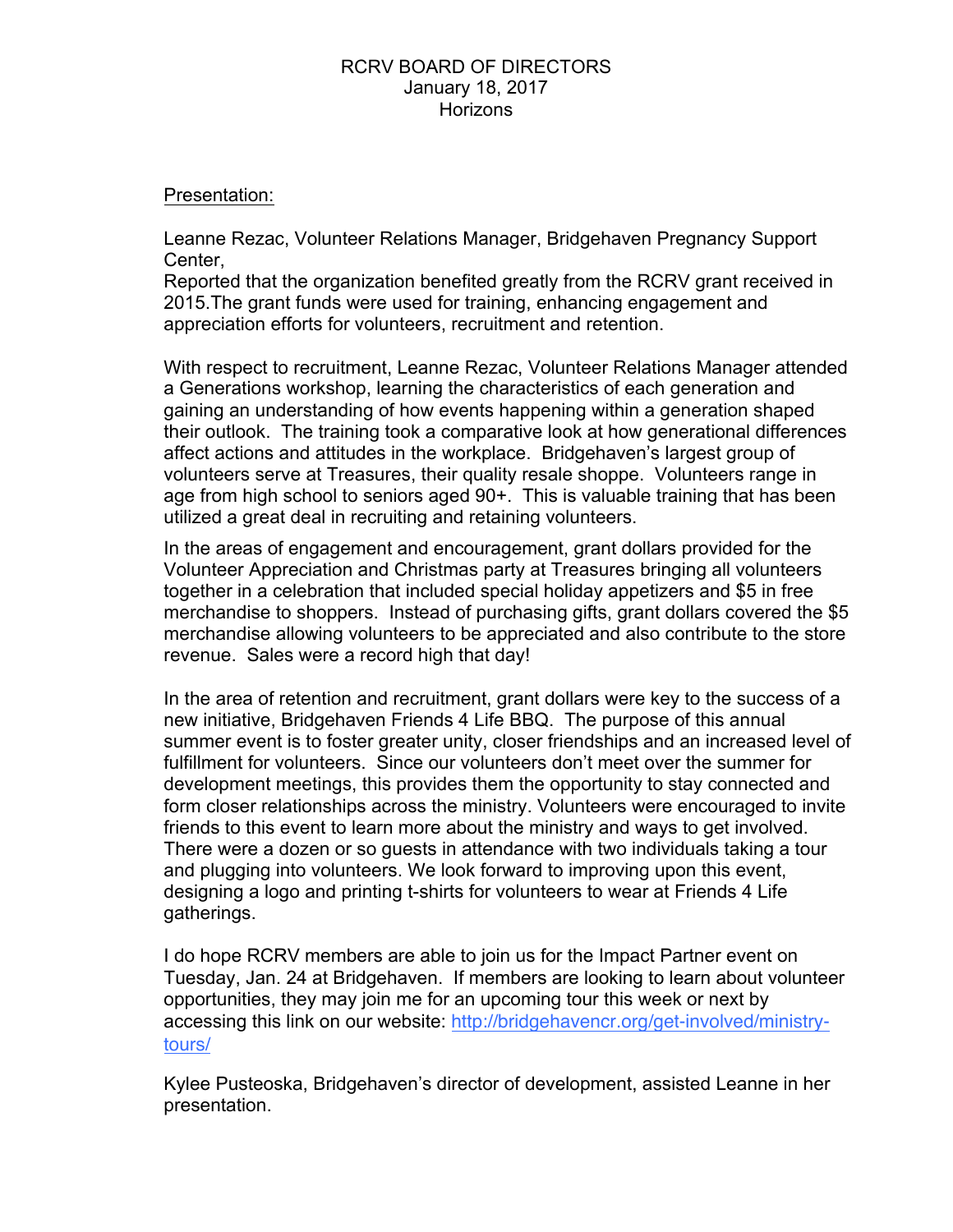The grant we provided assists Brookhaven with the challenges that come with multiple venues, and with volunteer support. There are 16 staff members and 220 volunteers in the organization. Old Business:

A brief review of partner agency liaison reports was presented.

## New Business:

Carole Dzingle noted Hilery Livengood's departure from United Way, with corresponding expansion of Carole's responsibilities on the board.

Karla Terry announced an open house at Linn-Mar to introduce a new facility to the public

#### Joan Schaffer – Rockwell Collins:

The 2017 Rockwell grant process is underway. Adriana Johnson (nee: Onofrio) is back from maternity leave; Engineer's Week planning has begun for February.

#### Partner Agency Reports

Wayne Clayton – Options: No report this month, and no current RCRV activity.

Kayla Paulson – United Way 55+:

We are about to launch another round of Service Enterprise, an organizational change management program that focuses on strategically and effectively leveraging volunteer to deliver the organizations social mission. Please encourage any agencies that you work with to contact me if they would like to learn more. Rockwell retiree Mike Pearson is a trainer and coach for this initiative.

Service Enterprise has helped organizations look at new ways to engage volunteers and empowered agencies to create great roles where RCRV members have been able to do impactful and rewarding volunteer work.

I will be out of the office for the remainder of the week and potentially into next week for Shayden's oral surgery recovery. I will try to keep an eye on email and listen to voicemails when he is napping or playing video games, but you may not get a timely response. If your need is immediate or you have an accident while volunteering please contact Sue Driscoll at 319.398.5372 x 822 or Sue.Driscoll@uweci.org.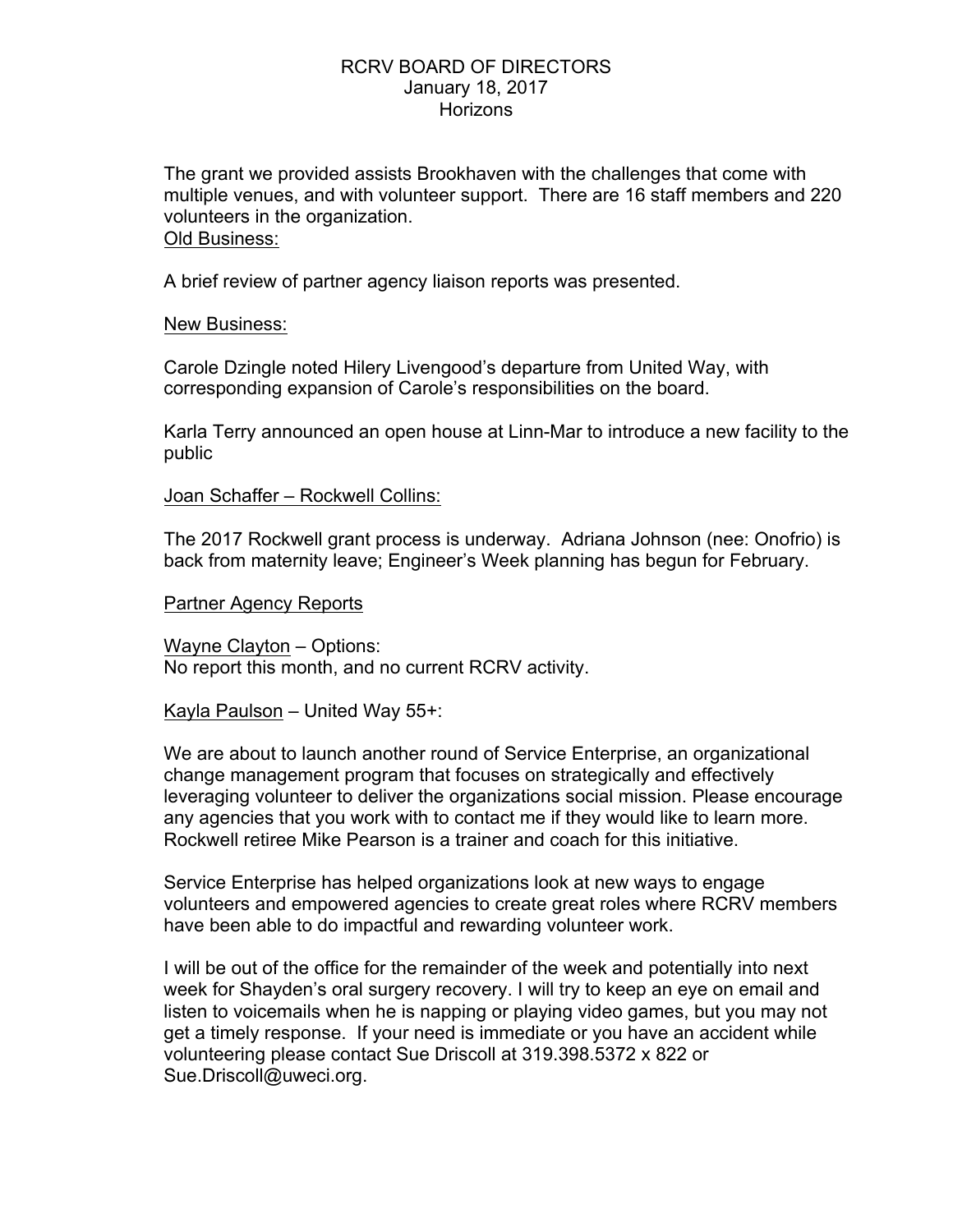Rockwell Women's Forum is hosting a Volunteer Fair on Valentine's Day. We would love to have some female representatives join us at the United Way booth where we will represent 55+ Initiative for active employees and RCRV for retirees. If you are interested in volunteering during the middle of the day for this one-time event please contact Kayla Paulson at 319.398.5372 x 837 or KPaulson@uweci.org.

Kathy Waychoff – Prairie:

A construction summer is on the horizon. State funding cuts suggest more volunteer help is going to be needed.

Al Boyden – American Red Cross:

Working smoke detector issues. A code requirement for dual sensor detectors is complicating the process.

Lauri Mitchell - Horizons

Next season's CHORE activity is in a planning stage; Horizons is facing more oversight of ramp specs from AmericaHealthCare.

Committee Reports

John McDonough - Community Projects:

See weekly reports from this project.

Jim Klein - Data Base:

Database was updated for:

- Deleted records marked "Unable to Forward" by USPS. With the subscription model for our newsletter I will no longer try to track down new addresses for those returned UTF.
- Obituaries
- New retiree lists from RCI

Kayla Paulson – Membership, Retention:

RCRV offers Onboarding and Orientations on an as needed basis. If you know a fellow retiree that is interested in joining, please have them contact Kayla Paulson at 319.398.5372 x 837 or KPaulson@uweci.org.

If you are interested in helping with RCRV recruitment or promoting RCRV among your social networks please contact me at Kayla.Paulson@uweci.org.